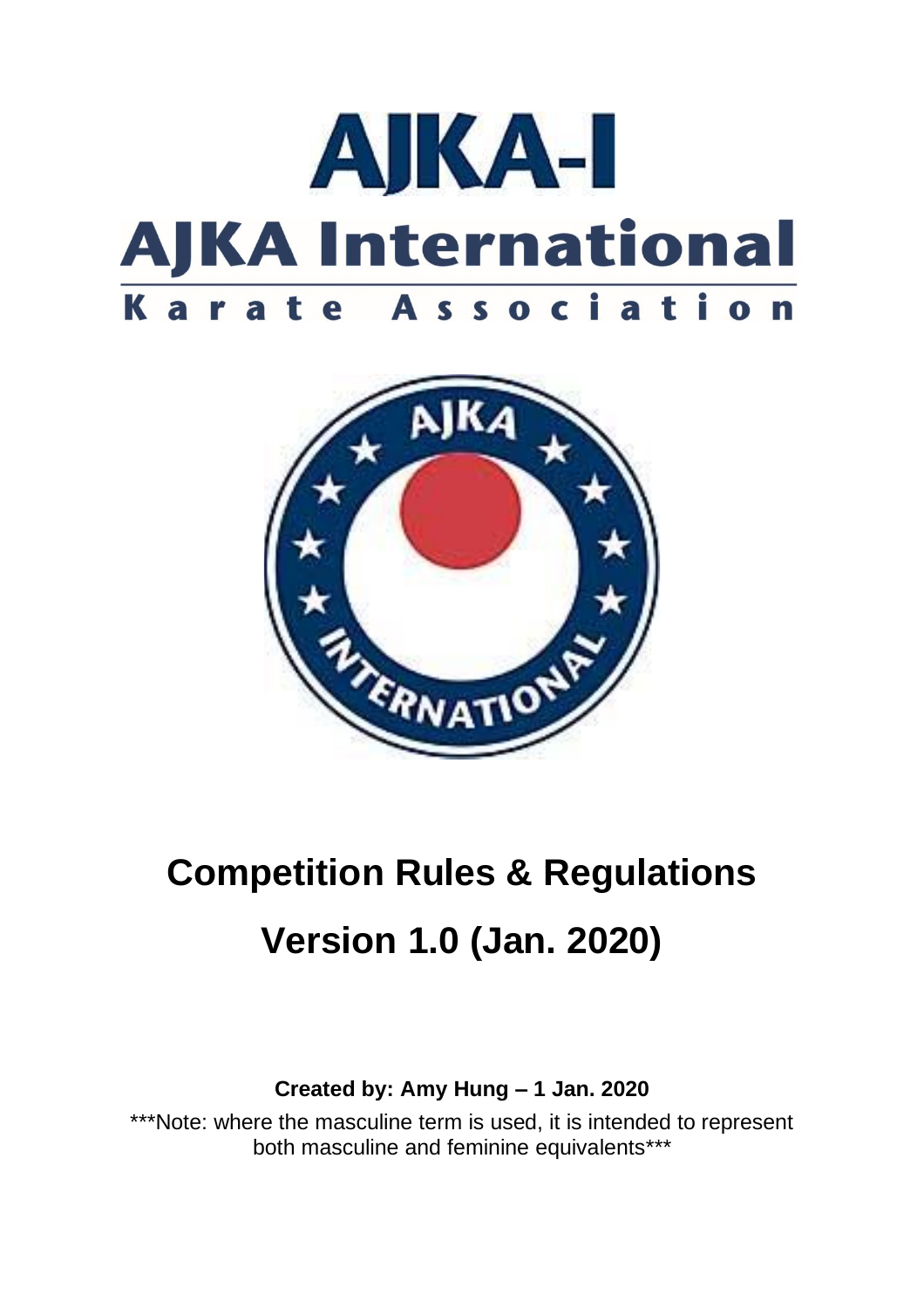## **Table of Contents**

| <b>ARTICLE I. GENERAL COMPETITION RULES</b>             | $\overline{\mathbf{4}}$ |
|---------------------------------------------------------|-------------------------|
| <b>SECTION 1. COMPETITION ADMINISTRATIVE RULES</b>      | 4                       |
| <b>PART A COMPETITION STRUCTURE</b>                     | $\overline{4}$          |
| <b>PART B COMPETITION AREA</b>                          | $\overline{4}$          |
| <b>PART C OFFICIAL ATTIRE</b>                           | 4                       |
| <b>PART D OFFICIAL PROTEST</b>                          | 5                       |
| <b>ARTICLE II. KATA COMPETITION</b>                     | 5                       |
| <b>SECTION 1. INDIVIDUAL KATA COMPETITION</b>           | 5                       |
| <b>PART A REGULATIONS</b>                               | 5                       |
| <b>PART B PROCEDURE</b>                                 | 5                       |
| <b>SECTION 2. TEAM KATA COMPETITION</b>                 | 5                       |
| <b>PART A REGULATIONS</b>                               | 5                       |
| <b>PART B PROCEDURE</b>                                 | 6                       |
| <b>PART C CRITERIA FOR DECISION IN KATA COMPETITION</b> | 6                       |
| <b>ARTICLE III. KUMITE COMPETITION</b>                  | $\overline{7}$          |
| SECTION 1. SANBON KUMITE (CADETS & JUNIORS)             | $\overline{7}$          |
| <b>PART A REGULATIONS</b>                               | 7                       |
| <b>PART B CRITERIA FOR SCORING AND WINNING</b>          | $\overline{7}$          |
| <b>PART C PENALTIES</b>                                 | $\overline{7}$          |
| <b>PART D</b> PROHIBITED BEHAVIOR                       | 8                       |
| SECTION 2. IPPON KUMITE (SENIORS & VETERANS)            | 8                       |
| <b>PART A REGULATIONS</b>                               | 8                       |
| <b>PART B CRITERIA FOR SCORING AND WINNING</b>          | 8                       |
| <b>PART C PENALTIES</b>                                 | 9                       |
| <b>PART D</b> PROHIBITED BEHAVIOR                       | 10                      |
| <b>SECTION 3. TEAM KUMITE</b>                           | 10                      |
| <b>PART A REGULATIONS</b>                               | 10                      |
| <b>PART B CRITERIA FOR DECISION</b>                     | 11                      |
| <b>ARTICLE IV. KOBUDO COMPETITION</b>                   | 11                      |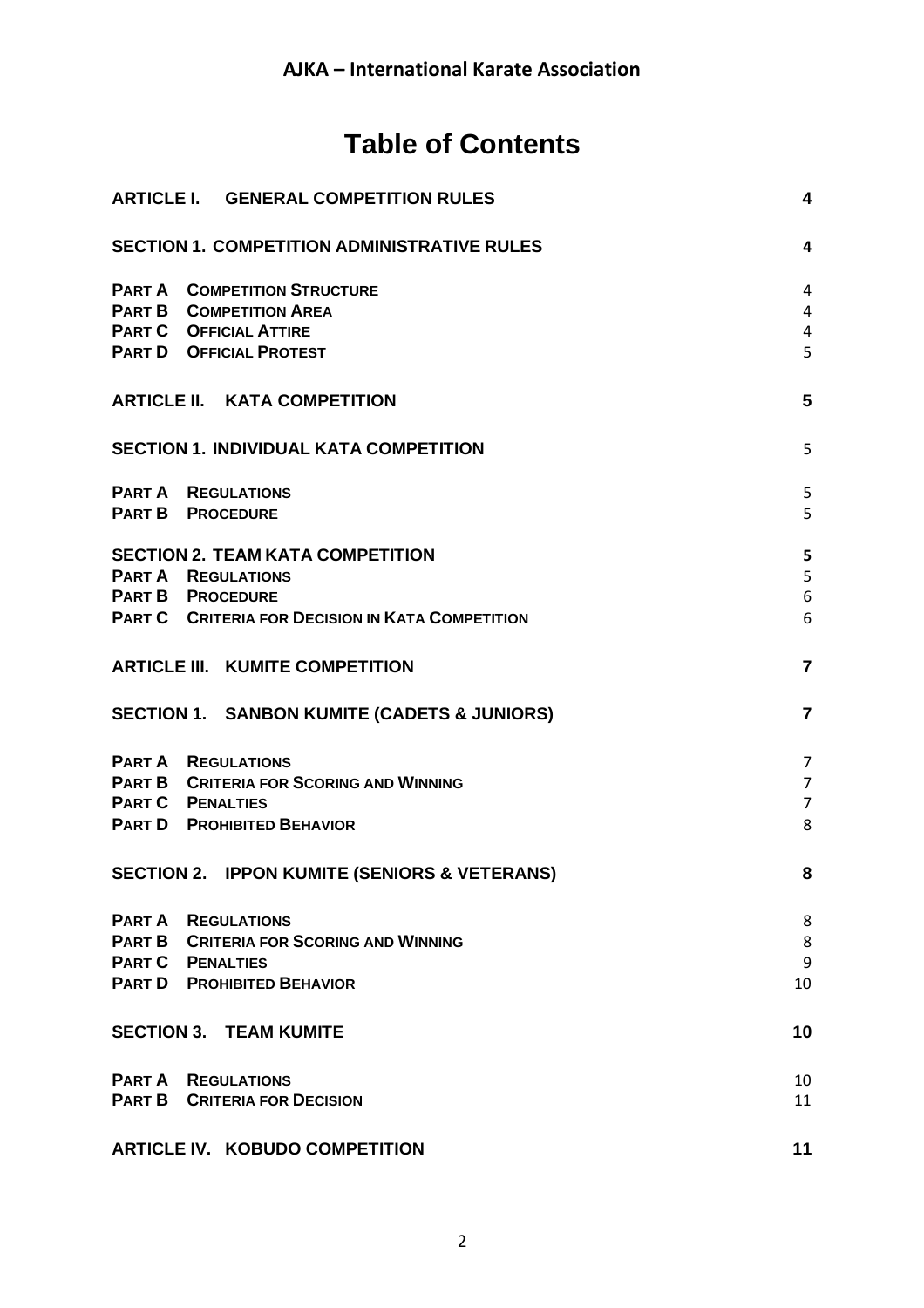| <b>SECTION 1. GENERAL REGULATIONS</b>                                                                                                                                                                                            | 11                               |
|----------------------------------------------------------------------------------------------------------------------------------------------------------------------------------------------------------------------------------|----------------------------------|
| <b>PART A GENERAL RULES</b><br><b>PART B WEAPONS</b><br><b>PART C GENERAL WEAPONS GUIDELINES</b><br><b>PART D PROCEDURE</b><br><b>PART E CRITERIA FOR JUDGING KOBUDO</b><br><b>PART F SCORING FOR KOBUDO COMPETITION</b>         | 11<br>11<br>12<br>12<br>13<br>13 |
| <b>ARTICLE V. OFFICIALS</b>                                                                                                                                                                                                      | 13                               |
| <b>SECTION 1. JUDGEMENT OF A MATCH</b>                                                                                                                                                                                           | 13                               |
| <b>PART A GENERAL</b>                                                                                                                                                                                                            | 13                               |
| <b>SECTION 2. SELECTION OF OFFICIALS</b>                                                                                                                                                                                         | 13                               |
| <b>PART A OFFICIALS ELECTED</b>                                                                                                                                                                                                  | 13                               |
| <b>SECTION 3. DUTIES OF THE OFFICIALS</b>                                                                                                                                                                                        | 13                               |
| <b>PART A GENERAL</b><br><b>PART B POWER AND DUTY OF THE CHIEF REFEREE</b><br><b>PART C POWER AND DUTY OF THE HEAD REFEREE</b><br><b>PART D POWER AND DUTY OF THE CORNER JUDGES</b><br><b>PART E</b> POWER AND DUTY OF THE KANSA | 13<br>14<br>14<br>14<br>15       |
| <b>ARTICLE VI. APPENDICES</b>                                                                                                                                                                                                    | 16                               |
| <b>SECTION 1. TERMS AND MEANINGS</b>                                                                                                                                                                                             | 16                               |
| SECTION 2. SCORING CHART – COMPETITOR LINE UP                                                                                                                                                                                    | 16                               |
| SECTION 3. SCORING CHART - SHOBU SANBON                                                                                                                                                                                          | 17                               |
| SECTION 4. SCORING CHART - SHOBU IPPON                                                                                                                                                                                           | 17                               |
| SECTION 5. HAND SIGNALS USED BY SHUSHIN                                                                                                                                                                                          | 18                               |
| SECTION 6. FLAG SIGNALS USED BY FUKUSHIN                                                                                                                                                                                         | 19                               |
| <b>SECTION 7. PROTEST FORM</b>                                                                                                                                                                                                   | 20                               |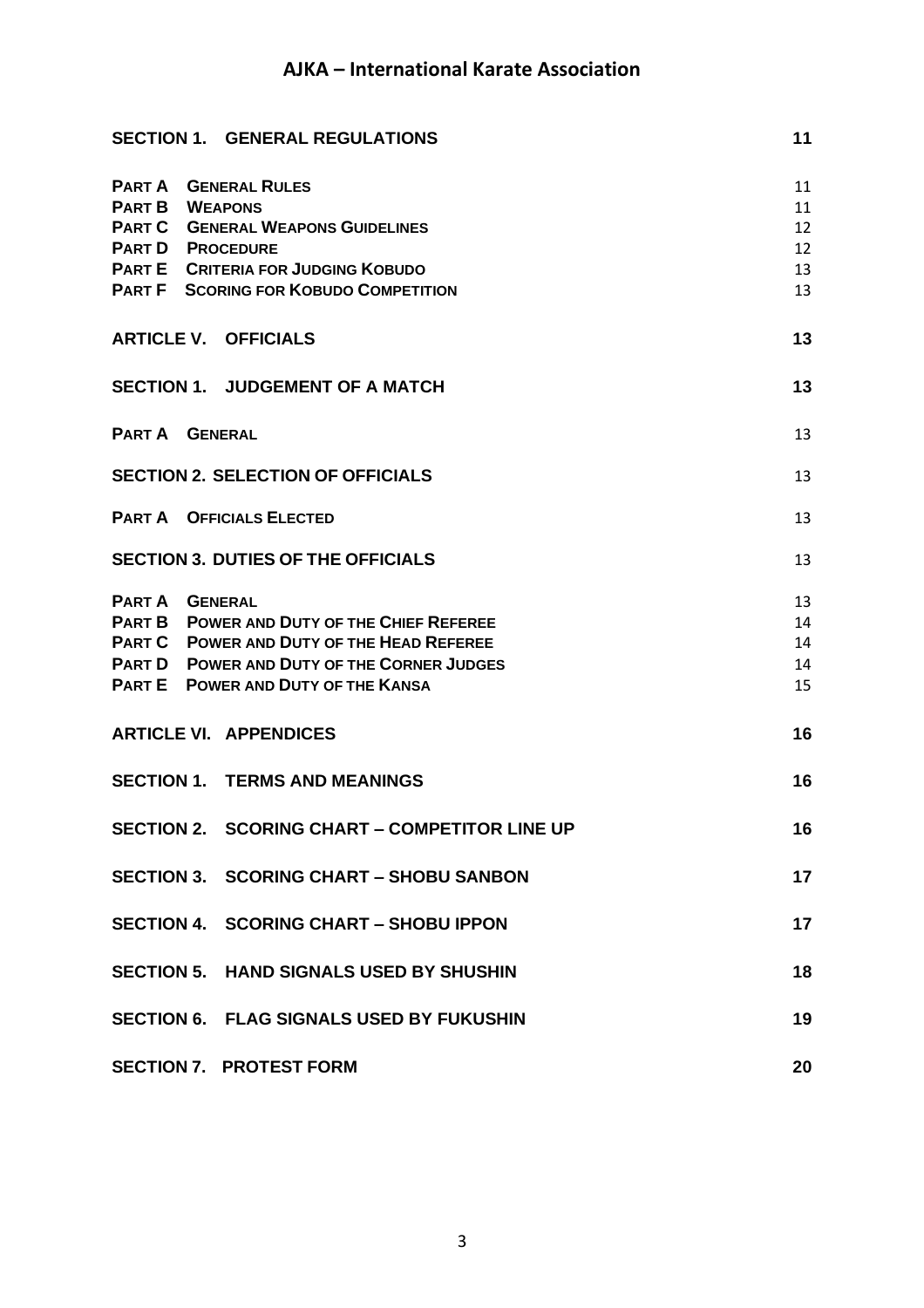## <span id="page-3-0"></span>**Article I. GENERAL COMPETITION RULES**

#### <span id="page-3-1"></span>**Section 1. Competition Administrative Rules**

#### <span id="page-3-2"></span>**Part A Competition Structure**

- A1 3 types of competition: KATA, KUMITE and KOBUDO
- A2 Each kata and kumite competition will be divided into various categories by age, gender, level, individual and teams.
- A3 Kobudo competition will be divided by age, gender and level.
- A4 Rank categories will be divided by Beginner (7th kyu & below), Novice (6th-4th kyu), Intermediate (3rd-1st kyu), Advanced (Brown and/or Black Belt), Black Belt.
- A5 Age groups will be divided by Cadets (ages 12 & under), Juniors (ages 13- 17), Seniors (ages 18-34), Veterans (ages 35 & up).

#### <span id="page-3-3"></span>**Part B Competition Area**

- B1 Competition area must be flat and devoid of hazards. If matted, competition area should be of suitable size. If unmatted, competition area must be marked with colored tape of appropriate thickness to define boundaries but not affect athlete competition.
- B2 Competition area should be 8 meters x 8 meters with an additional 1 meter of safety on each side.
- B3 For flag kata: 2 lines, each half a meter long, shall be drawn at a distance of 3 meters from each other and 2 meters from the back line.
- B4 For kumite: 2 parallel lines, each 1 meter long, shall be drawn at a distance of 1.5 meters from center of the match area.

#### <span id="page-3-4"></span>**Part C Official Attire**

- C1 All officials, contestants and coaches must wear the official uniform as prescribed.
- C2 Referee/Judges/Officials: Navy blue blazer, white button-down shirt with short or long sleeves, official AJKA-I tie, solid light grey trousers with no cuffs, solid black socks, AJKA-I patch, black shoes, whistle on black/white cord, absolutely no jewelry.
- C3 Coaches: Team tracksuit top and bottom, tennis shoes and coaching credential in view.
- C4 Contestants: White karate gi jacket and trousers. AJKA-I patch. Jacket length must cover hip at minimum and 3/4 of thigh at maximum. Sleeves must be minimum 1/2 down forearm and wrist at maximum. Trousers must be minimum 2/3 down shin and ankle bone at maximum. Cuffs may not be rolled inside or out. Belts may not hang past the knee. Female competitors may wear a white t-shirt or sports bra underneath the jacket. Long hair may be secured by an elastic hair tie but no metal. No jewelry of any kind is permitted on the contestant.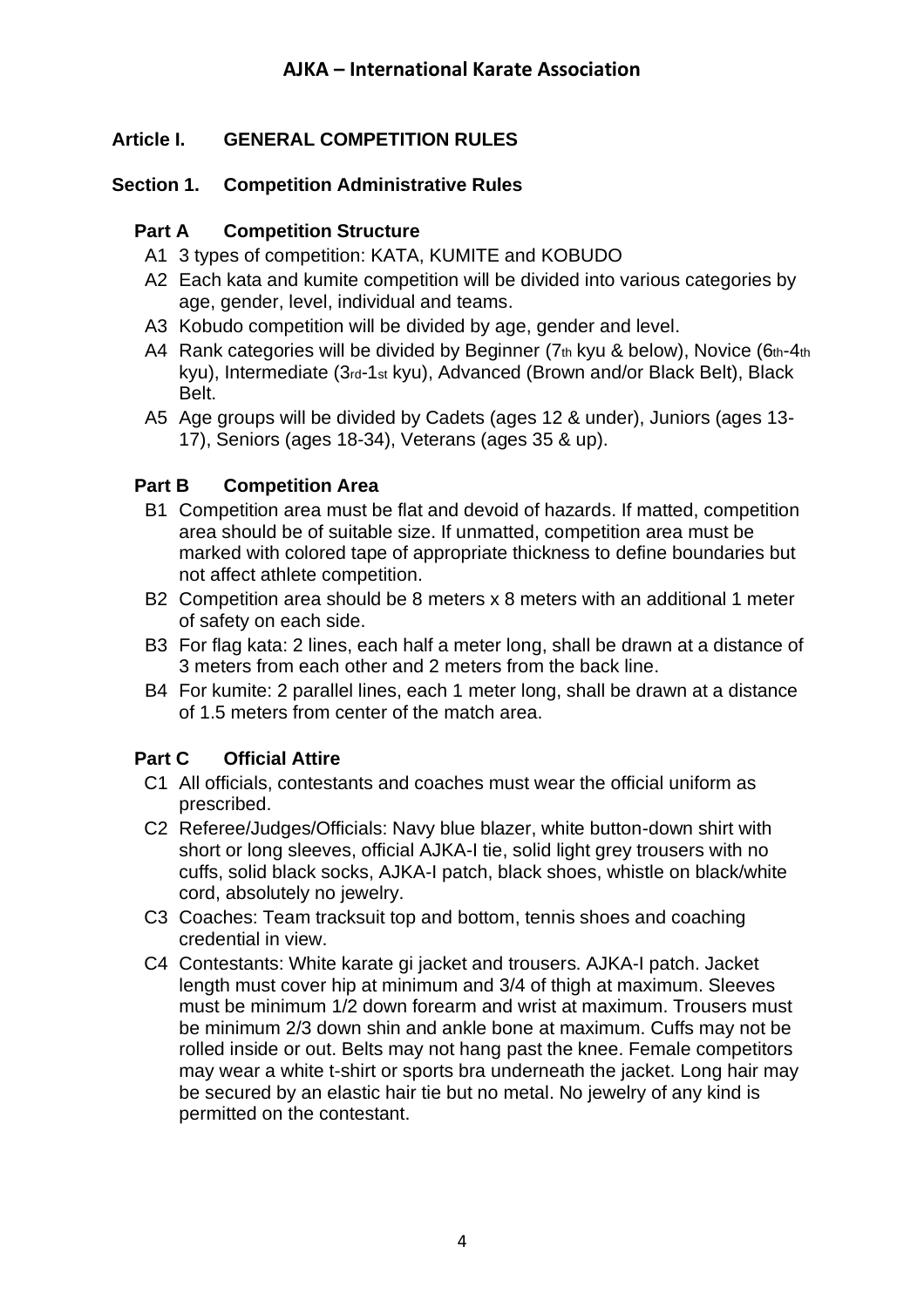#### <span id="page-4-0"></span>**Part D Official Protest**

- D1 \$100 protest fee must be submitted along with protest form.
- D2 Competitors cannot personally protest against the referee panel. Protests may only be brought by the coach of the team/competitor involved.
- D3 Coaches cannot interfere with the operation of the table by asking for division brackets or explanations. However, coaches can attract the attention of the Kansa and/or Head Referee if there is an administrative error.
- D4 Non-administrative protests can be made by the coach only after the match has concluded. Protests can be made to Chief Referee. In the case which Chief Referee is unavailable Kansa and/or Head Referee can also accept protest.
- D5 All protests should be backed by video, with view of all officials.

#### <span id="page-4-1"></span>**Article II. KATA COMPETITION**

#### <span id="page-4-2"></span>**Section 1. Individual Kata Competition**

#### <span id="page-4-3"></span>**Part A Regulations**

- A1 All competitors must compete in the same age and level for kata and kumite.
- A2 Beginners and Novice competitors must perform a kata between Taikyoku Shodan – Tekki Shodan.
- A3 Intermediate competitors may perform any kata listed for the previous division plus Bassai-Dai, Kanku-Dai, Enpi, Jion, Hangetsu.
- A4 Advanced competitors may perform any kata.
- A5 Black Belt (Senior Division Only) competitors will have 3 rounds: Round 1 Shitei Kata, Round 2 Sentei Kata, Round 3 Tokui Kata.

## <span id="page-4-4"></span>**Part B Procedure**

- B1 All kata competition will be using the Single Elimination Flag System, with the exception of the Black Belt division.
- B2 Senior Black Belt kata will utilize the 3 round point system. Round 1 using Flag System / Round 2 using Flag System / Round 3 using scores 7.0-9.0. Round 1 and 2 katas are selected by the head referee.
- B3 In Point System matches, the highest and lowest scores (out of 5) will be dropped. In the case of 3 judges all 3 scores will be accounted for.
- B4 In the case of a tie, the lower (of the remaining scores) will be considered. If a tie still persists, the higher (of the remaining scores) will be considered.
- B5 If a tie persists, the athletes must perform another kata (katas may not be repeated).

#### <span id="page-4-5"></span>**Section 2. Team Kata Competition**

#### <span id="page-4-6"></span>**Part A Regulations**

A1 Team consists of 3-people. Team may be mixed gender.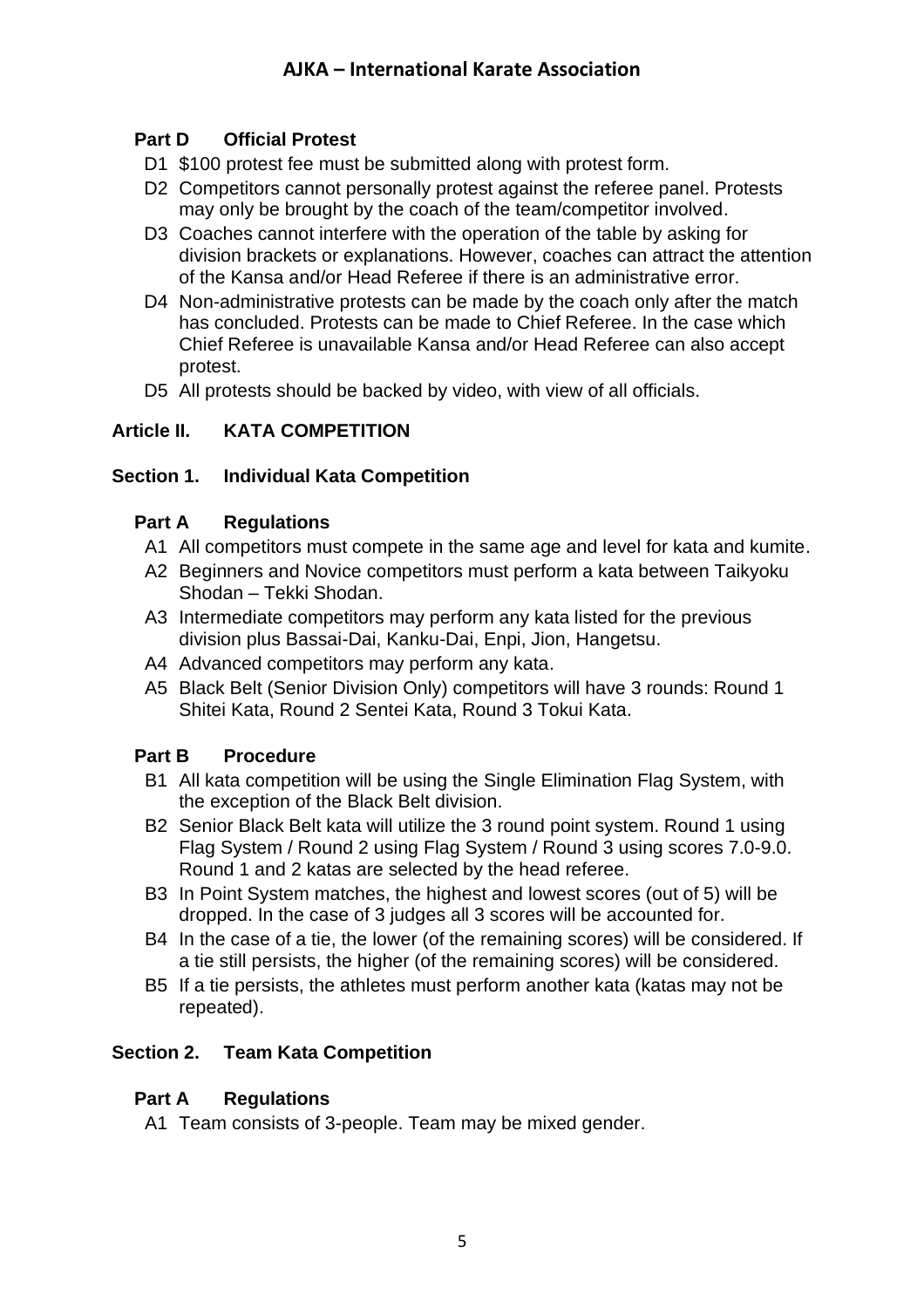#### <span id="page-5-0"></span>**Part B Procedure**

- B1 Team kata competition will be using scored using the Single Round Point System, utilizing scores 6.0-8.0.
- B2 Members of the team will position outside of the match area when called upon.
- B3 3 competitors must face the referee in the shape of a triangle with its apex closest to the referee.
- B4 Team will clearly announce the name of the kata, then repeated by the referee.
- B5 In case of tie, apply same rules as individual point system kata competition.

#### <span id="page-5-1"></span>**Part C Criteria for Decision in Kata Competition**

C1 Criteria for Decision.

- Basic Performance.
- Advanced Performance.
- Occurrence of Mistakes or Poorly Executed Techniques.

C2 Criteria for Basic Performance.

- Prescribed kata sequence and techniques.
- Demonstration of appropriate understanding of kata sequence and techniques.
- Proper execution of techniques: control of kime, control of extension and contraction, control of speed.
- C3 Criteria for Advanced Performance.
	- Mastery of techniques: direction of movements, stances, coordination, stability.
	- Degree of difficulty/risk: head turning, perfection, harmony, breathing, embusen.
	- Martial attitude: stops, kiai, spirit, eye focus.
	- Artistic and stylish quality of performance: rhythm, ceremony.
- C4 Occurrence of Mistakes or Poorly Executed Techniques.
	- Mistake: incorrect sequence, non-execution of a prescribed technique, execution of a non-prescribed technique.
	- Occurrence of mistake has to be confirmed by the panel of judges
	- Poor Execution.
	- Contestants performing a kata other than that announced by the referee will be disqualified.
	- In the case of flag kata, when a contestant stops or fails to complete the kata they will be disqualified.
	- In the case both contestants stops or fails to complete the katas both will be disqualified.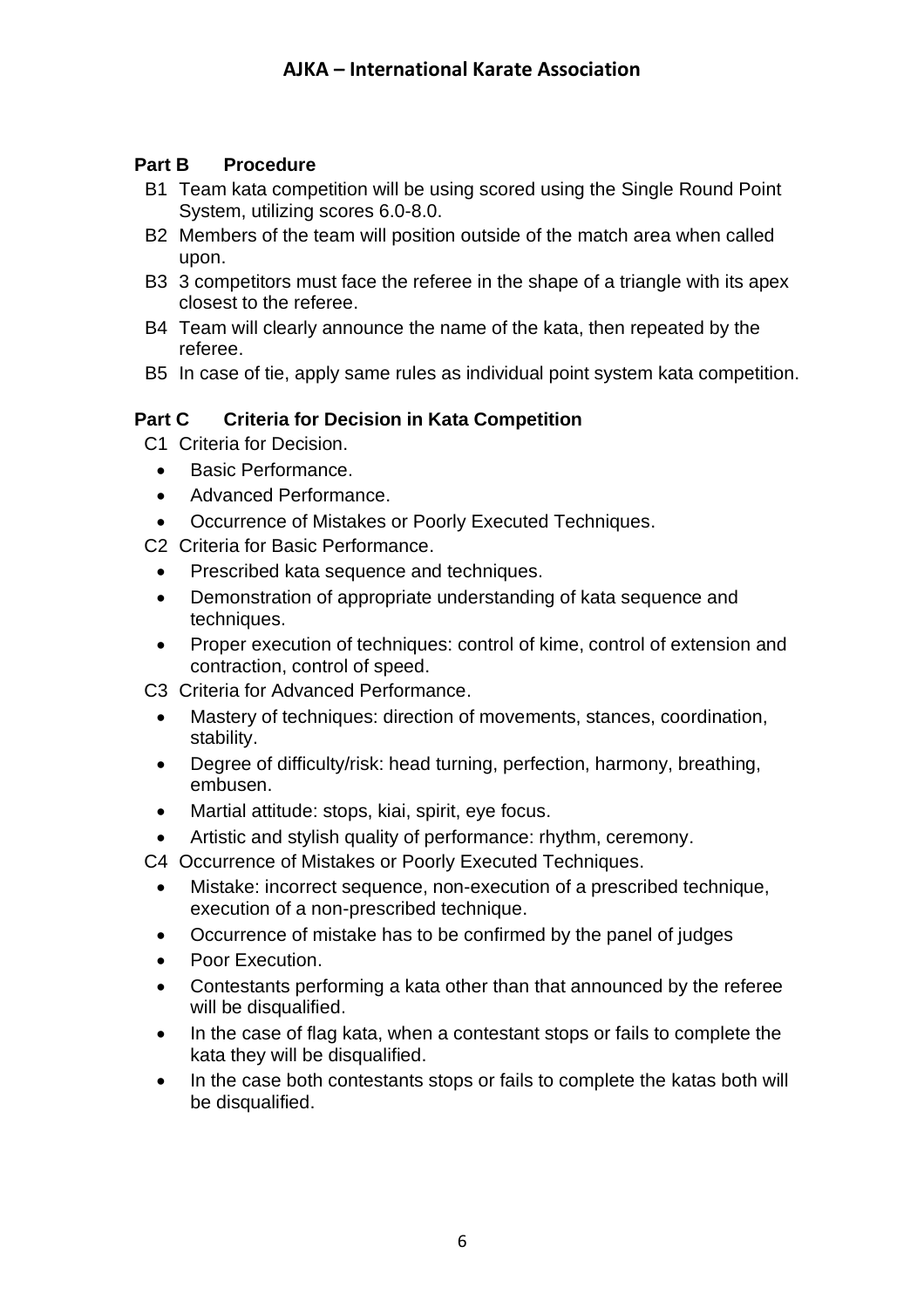#### <span id="page-6-0"></span>**Article III. KUMITE COMPETITION**

#### <span id="page-6-1"></span>**Section 1. Sanbon Kumite (Cadets & Juniors)**

#### <span id="page-6-2"></span>**Part A Regulations**

- A1 All competitors must compete in the same age and level for kata and kumite.
- A2 Competitors must have all mandatory equipment: mouthguard, fist guards, groin protector (men), headgear (cadets).
- A3 Optional Equipment: White shin guards and foot pads, or respective colors to fighting side, chest guard, headgear (juniors).
- A4 The duration of the match will be 90 seconds (stop time).
- A5 In case of tie, Encho-sen (sudden death  $-1$ <sub>st</sub> point wins) will be utilized, with 1 minute (stop time). All penalties and warnings will be carried over.

#### <span id="page-6-3"></span>**Part B Criteria for Scoring and Winning**

- B1 Scoring Areas:
	- Head.
	- Face.
	- Neck (including, but not touching, the throat).
	- Abdomen.
	- Chest.
	- Side.
	- Back.

B2 Criteria:

- Good form.
- Correct attitude.
- Vigorous application.
- Zanshin.
- Proper timing.
- Correct distance.
- B3 Only full points will be awarded.
- B4 Match is won by acquiring 3 full points or by leading in points at the end of time.

#### <span id="page-6-4"></span>**Part C Penalties**

- C1 There are no points awarded to the opponent for penalties.
- C2 A Hansoku or Kiken will count as the full score for the opponent.
- C3 Penalty Categories:
	- Hansoku (prohibited actions & behaviors. Contact & non-contact penalties).
	- Jogai (out of bounds).
	- Mubobi (defenseless behaveior).
	- Shikkaku (disqualification or expulsion from the event/competition).
- C4 Penalty Levels: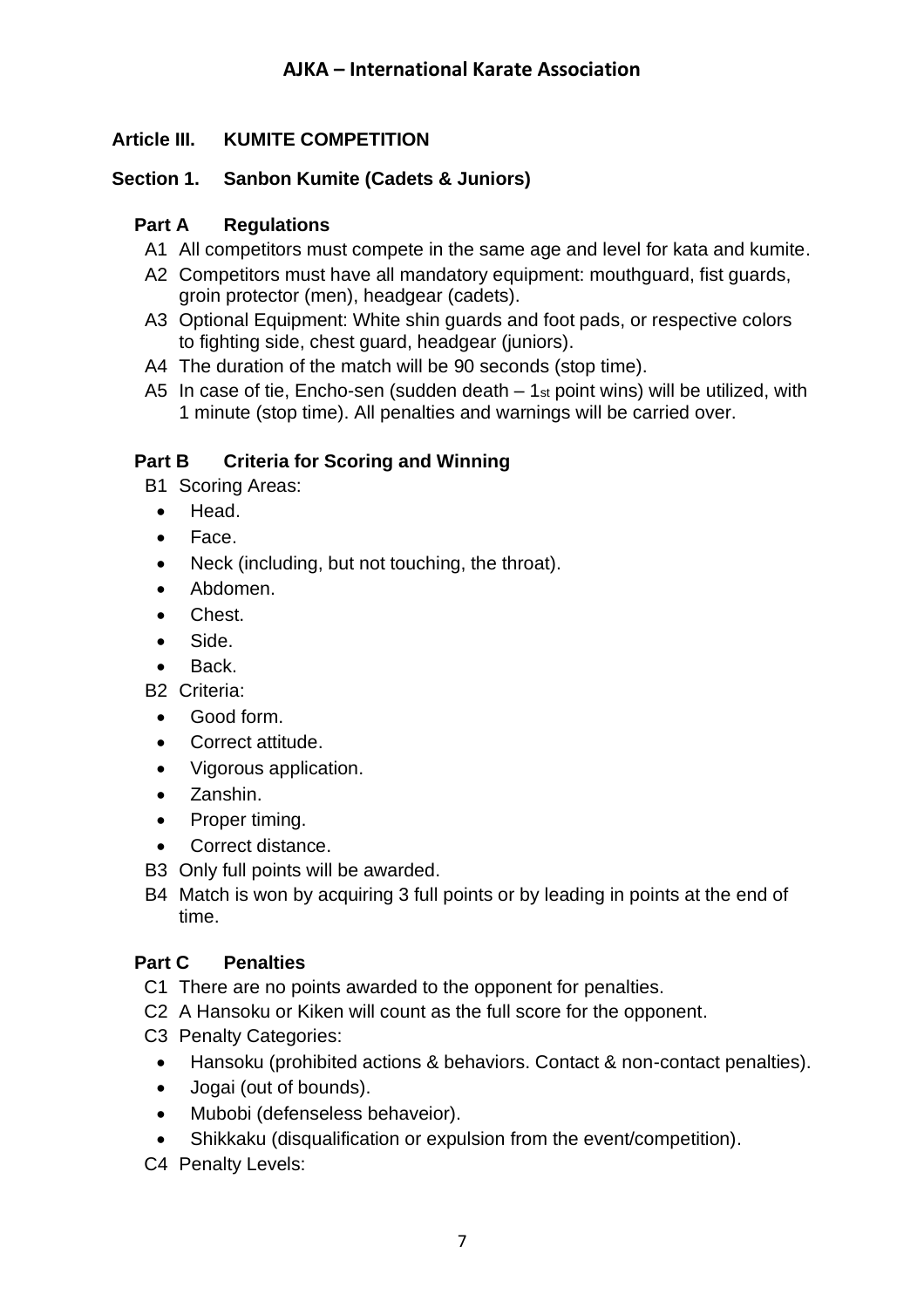- Chukoku.
- Hansoku Chui.
- Hansoku.
- C5 Penalty categories do not cross accumulate.

## <span id="page-7-0"></span>**Part D Prohibited Behavior**

- D1 All Beginner & Novice Divisions (hand/kick technique): Contact to the head/face is not allowed and will be penalized.
- D2 All Intermediate & Advanced Divisions (hand/kick technique): "skin touch" to the face/head is allowed, but excessive transfer of energy to the target is prohibited and will be penalized.
- D3 Attacks and contact to the joints, throat, below the pubic bone or groin, and legs are not considered points and may result in a penalty.
- D4 A sweep of the ankle or foot must be followed up with an attempt to score to one of the scoring targets otherwise may result in a penalty.
- D5 Exiting the ring during the match.
- D6 Avoiding the opponent, running around the ring and generally disengaging from the match is a non-contact violation and may result in a penalty.
- D7 When Shikkaku is imposed, the severity of the penalty is decided by the Chief Referee and the officials in the corresponding ring.

## <span id="page-7-1"></span>**Section 2. Ippon Kumite (Seniors & Veterans)**

## <span id="page-7-2"></span>**Part A Regulations**

- A1 All competitors must compete in the same age and level for kata and kumite.
- A2 Competitors must have all mandatory equipment: mouthguard, fist guards, groin protector (men).
- A3 All matches will be 2 minutes (stop time), with the exception of Black Belt Senior Finals which will be 3 minutes (stop time).
- A4 In case of tie, Encho-sen (sudden death  $-1$ <sub>st</sub> point wins) will be utilized with 1 minute (stop time).
- A5 In Black Belt Senior Finals Match, Shobu Sanbon rules will be utilized, with the usage of Ippons and Wazaris, using 3 minutes (stop time).

## <span id="page-7-3"></span>**Part B Criteria for Scoring and Winning**

B1 Scoring Areas:

- Head.
- Face.
- Neck (including, but not touching, the throat).
- Abdomen.
- Chest.
- Side.
- Back.
- B2 Criteria:
	- Good form.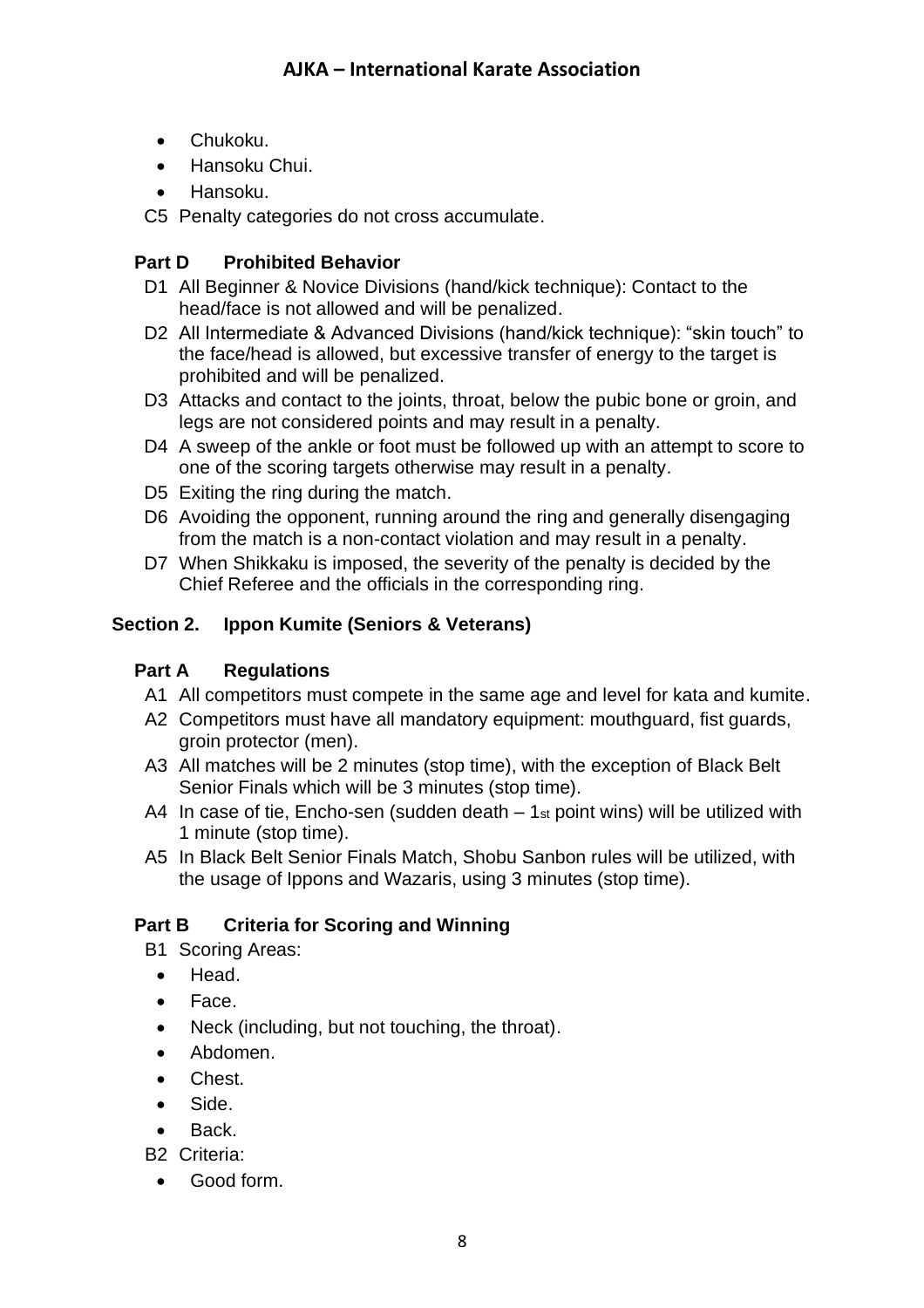- Correct attitude.
- Vigorous application.
- Zanshin.
- Proper timing.
- Correct distance.
- B3 Techniques can only be scored if: delivered with 'full bodyweight' (Kime), delivered perpendicular to the scoring area, directed to the axis of the body.
- B4 When a scoring technique is recognized to be effective, it will be classed as Waza-ari. A scoring technique is considered to be effective if it has the clear potential to reduce significantly, even for a short time, the capability of the opponent to compete.
- B5 When a scoring technique is recognized to be decisive, it will be classed as Ippon. A scoring technique is considered to be decisive if it has the clear potential to reduce to zero, even for a short time, the capability of the opponent to compete.
- B6 Effective techniques delivered under the following conditions shall be considered as Ippon: an attack delivered with perfect timing when the opponent started to move towards the attacker, an attack delivered immediately when the opponent was unbalanced by the attacker, a combination of effective attacks, a combined use of nage techniques and effective attacks, when the opponent has lost his fighting spirit, when there is no attempt to defend against the attack, when there is no chance to defend against the attack.
- B7 Match is won by acquiring 1 full point. If neither competitor has scored 1 full point in the allotted time, the panel will vote in Hantei.
- B8 Criteria to be considered in case of Hantei: whether there has been Wazaari, whether there has been a warning for a foul, the number of escapes outside the match area, the excellence in the fighting attitude, the ability and skill, the degree of the vigor and fighting spirit, the number of attacking moves, the excellence in the strategy used.

#### <span id="page-8-0"></span>**Part C Penalties**

- C1 There are no points awarded to the opponent for penalties.
- C2 Hansoku or Kiken will count as the full score for the opponent.
- C3 Penalty Categories:
	- Hansoku (prohibited actions & behaviors. Contact & non-contact penalties).
	- Jogai (out of bounds).
	- Mubobi (defenseless behavior).
	- Shikkaku (disqualification or expulsion from the event/competition).

C4 Penalty Levels:

- Chukoku.
- Hansoku Chui.
- Hansoku.
- C5 Penalty categories do not cross accumulate.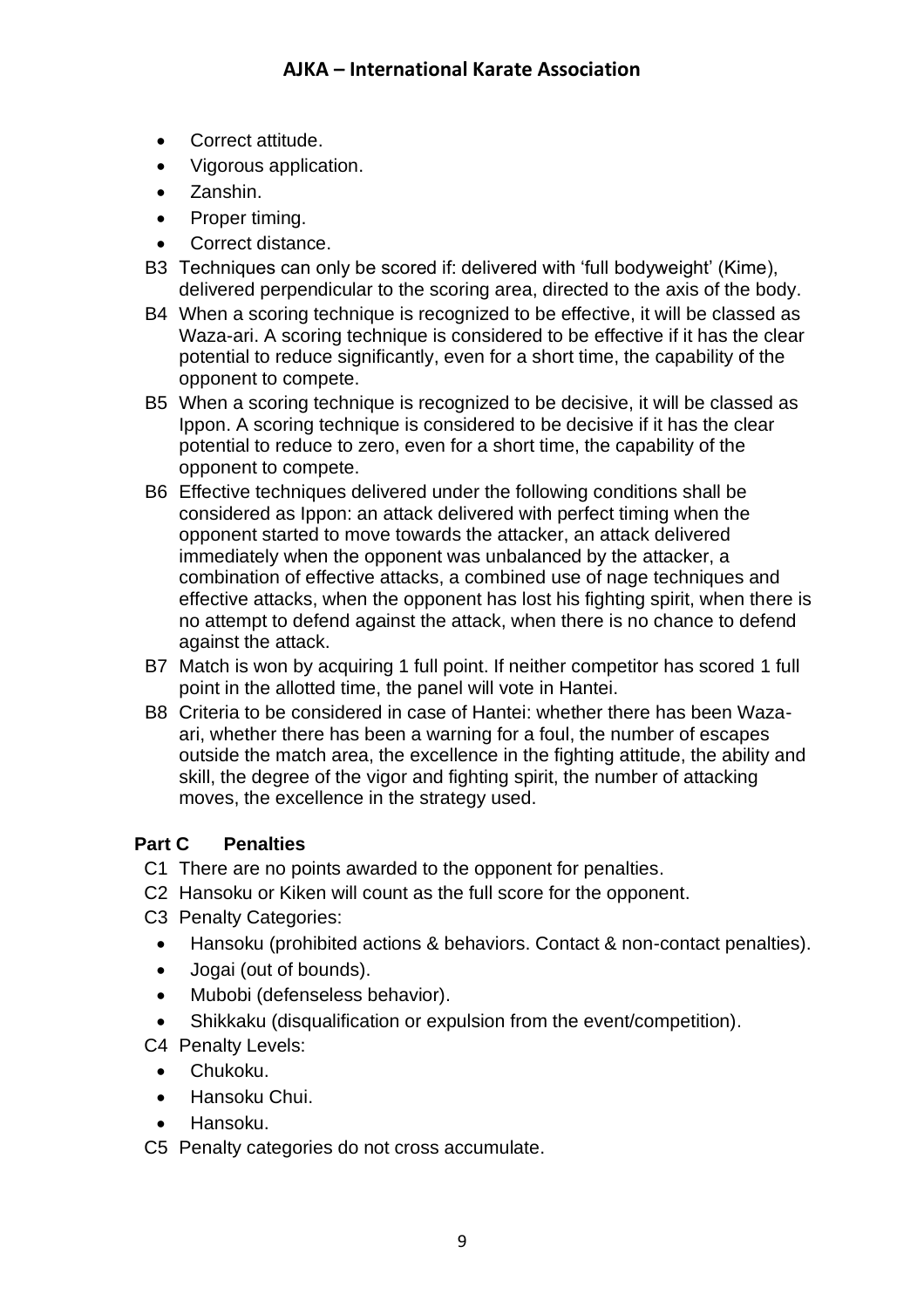#### <span id="page-9-0"></span>**Part D Prohibited Behavior**

- D1 All Beginner & Novice Divisions (hand/kick technique): Contact is not allowed and will be penalized.
- D2 All Intermediate & Advanced Divisions (hand/kick technique): "skin touch" is allowed, but excessive transfer of energy to the target are is prohibited and will be penalized.
- D3 Attacks and contact to the joints, throat, below the pubic bone or groin, and legs are not considered points and may result in a penalty.
- D4 A sweep of the ankle or foot must be followed up with an attempt to score to one of the scoring targets otherwise may result in a penalty.
- D5 Exiting the ring during the match.
- D6 Avoiding the opponent, running around the ring and generally disengaging from the match is a non-contact violation and may result in a penalty.
- D7 When Shikkaku is imposed, the severity of the penalty is decided by the Chief Referee and the officials in the corresponding ring.

#### <span id="page-9-1"></span>**Section 3. Team Kumite**

#### <span id="page-9-2"></span>**Part A Regulations**

- A1 A team kumite match is conducted between two teams of competitors.
- A2 Each team shall list its individual members in a predetermined order.
- A3 Individual kumite matches shall be held between the individual members of each team in a predetermined order.
- A4 The individual kumite matches between the individual members are 'Ippon Shobu'.
- A5 The number of persons comprising a team shall be an odd number (the number will be stated in the Tournament Rules and on the Tournament Application Form).
- A6 In the first match of a team kumite contest a complete team must be present (a team of 3 has to present 3 competitors, a team of 5 has to present 5 competitors).
- A7 All competitors must compete in the first match unless permission is given by the competition committee.
- A8 If, in the first match, a full team cannot present due to championship conditions or for any other reason, the competition committee will make a decision.
- A9 If a team is not complete the forfeited position is free, but will be clearly marked in the order on the written form.
- A10 A team which lines up and competes in an order other than that presented in written form before the match, will be disqualified.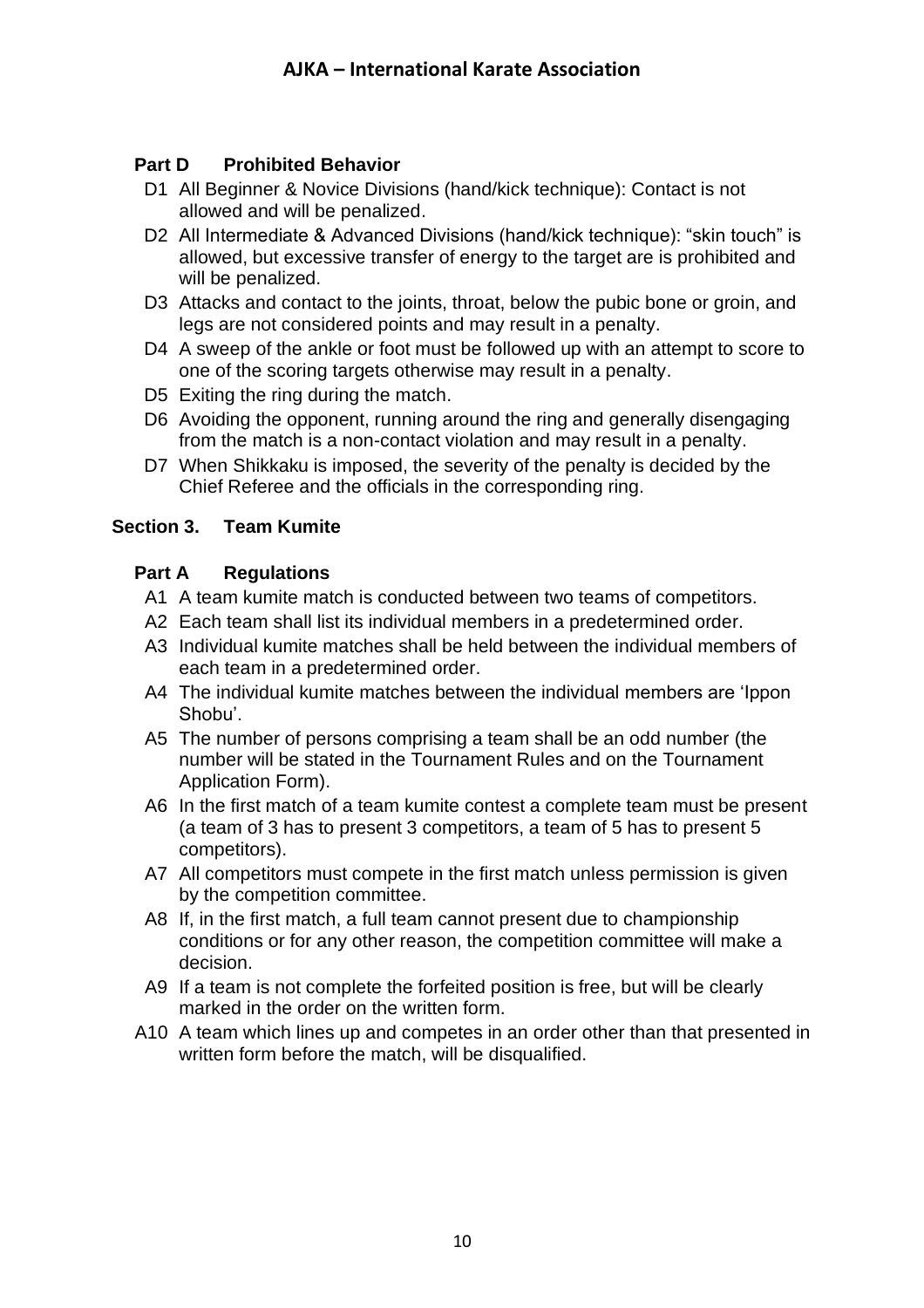#### <span id="page-10-0"></span>**Part B Criteria for Decision**

- B1 The winner of a team kumite match shall be decided on the basis of the individual matches.
- B2 The criteria for deciding the winner of a team kumite match on the basis of the number of winners of individual matches are the following (in order of descending importance): Number of wins, Number of "Ippon wins", including "Awasewaza wins," Number of "Full Ippon wins".
- B3 When a team ties with its opposing team under these methods of decision mentioned above, the decision shall be made on the basis of the result of an extra individual match conducted between a representative of each team.
- B4 In case this extra match is a draw, there will be an extension of this extra match (Encho Sen).
- B5 At the end of the extension, each judge must indicate a winner. The decision is based only on the extension.

#### <span id="page-10-1"></span>**Article IV. KOBUDO COMPETITION**

#### <span id="page-10-2"></span>**Section 1. General Regulations**

#### <span id="page-10-3"></span>**Part A General Rules**

- A1 Kobudo competition consists of long and short-weapons competition.
- A2 Kobudo competition takes the form of individual matches.
- A3 Individual match consists of individual performance in separate male and female divisions.
- A4 In Kobudo competition the contestants must perform a traditional Kobudo kata.
- A5 Competitors shall compete in the same age and skill divisions that they would for Kumite.
- A6 There shall be no weight divisions as described for KOBUDO competition.
- A7 Kobudo will utilize the single round point system.
	- Beginner/Novice  $6.0 8.0$ .
- Intermediate/Advanced 7.0 9.0.
- A8 In Point System matches, the highest and lowest scores (out of 5) will be dropped. In the case of 3 judges all 3 scores will be accounted for.
- A9 In the case of a tie, the lower (of the remaining scores) will be considered. If a tie still persists, the higher (of the remaining scores) will be considered.
- A10 If a tie persists, the athletes must perform another kata (katas may not be repeated). Beginner and Novice competitors may repeat kata.

#### <span id="page-10-4"></span>**Part B Weapons**

B1 BO - The Bo shall be made of hardwood. The length shall be a minimum of the competitor's height. Competitors over 6 feet in height may use a standard 6 foot bo. Competitors under 5 feet in height may use a minimum diameter of 7/8 inches. Competitors over 5 feet in height must use a bo with minimum diameter of 1 inch. Adult competitors over 6 feet in height must use a bo with minimum of 1 1/16 inches in diameter.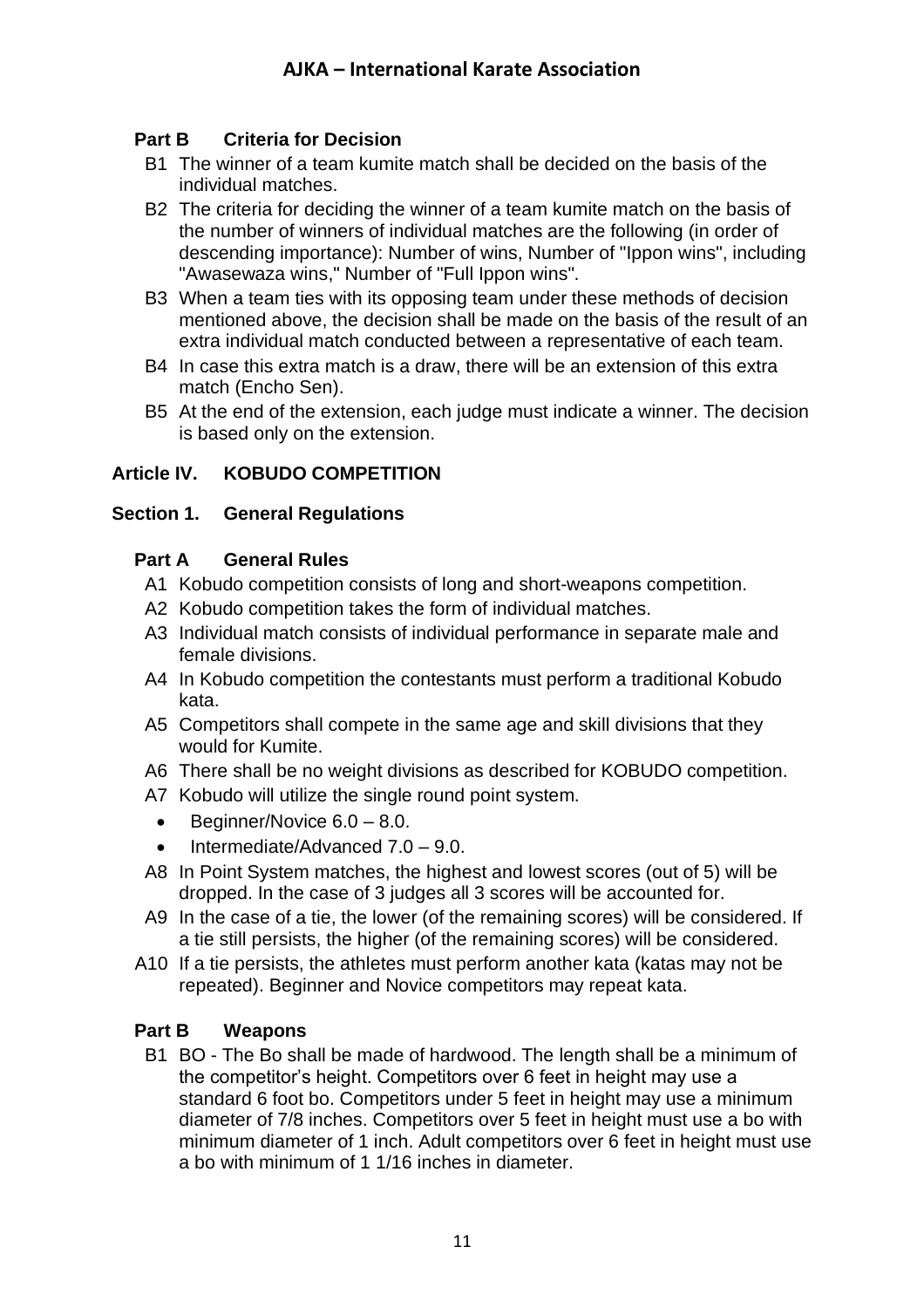- B2 TONFA (pair) TONFA must be entirely made of hardwood with a minimum length, when grasped by the handle, to reach the end of the competitor's elbow. Two TONFA are used in AAU KOBUDO competition.
- B3 EKU (Kai-Bo) EKU must be made of hardwood and have a length of eye level or higher. In addition, the EKU blade shall have a flat side and a rounded or beveled side, and the blade tip may not have a sharp point.
- B4 NUNCHAKU (pair) One pair of NUNCHAKU constitutes two hardwood handles of minimum length of 12" connected by a cord.
- B5 SAI (pair) Two Sais must be used for competitions (Sai katas that use one Sai or three Sais are not allowed). Sai must be made of steel and when grasped in the normal fashion, the tip shall at a minimum extend to the competitor's elbow.
- B6 KAMA (pair) Two Kamas are used. Kama handles are made of hardwood and the blades of unsharpened steel. No rope, chord, string, etc. are permitted nor Kamas with holes in blades.

#### <span id="page-11-0"></span>**Part C General Weapons Guidelines**

- C1 Grounds for rejecting a weapon include but are not limited to exceptionally lightweight, coating to improve grip, markings (including different color tones of wood) and non-standard construction.
- C2 All wood on weapons must be hardwood. The Bo must be constructed from dense hardwood (hickory, oak, ash or Purple Heart: no rat-tan), Ultra-light Bos may be disqualified from the competition upon the inspection by the referee.
- C3 In short weapons competition, the contestants must use the following traditional Okinawan weapons:
	- $\bullet$  Kama (2)
	- $\bullet$  Sai (2)
	- Tonfa (2)
	- Nunchaku (1 pair or 2 pair)
	- No variations are allowed.

#### <span id="page-11-1"></span>**Part D Procedure**

- D1 The contesting athletes shall be called to ring.
- D2 Following a bow to the Judging Panel, competitor shall move to the starting position.
- D3 After moving to the starting position and a clear announcement of the name of the Kobudo Kata that is to be performed, competitor shall begin.
- D4 Upon completion the competitor should bow.
- D5 The Chief Judge will then call for a decision (HANTEI) and blow a two-tone blast on the whistle. The scores shall be raised at the same time.
- D6 The Chief Judge shall blow a further short blast on the whistle, whereupon the scores shall be lowered.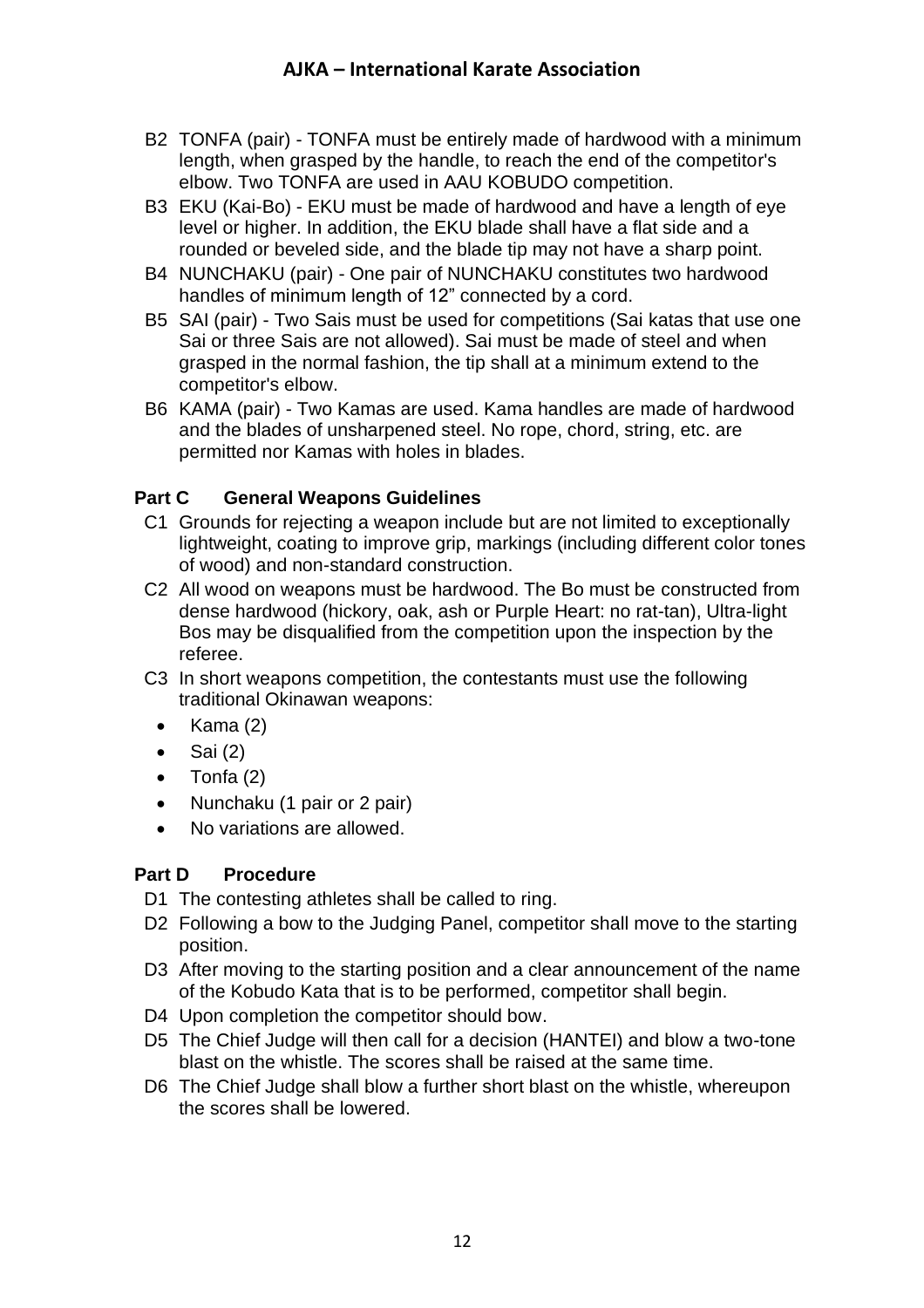#### <span id="page-12-0"></span>**Part E Criteria for Judging Kobudo**

- E1 The contestants must properly use the body and footwork to extend the power (energy) into the weapons.
- E2 The contestants must always maintain control of the weapons during the performance.
- E3 Correct and consistent Kihon of the style of Kobudo being demonstrated.

#### <span id="page-12-1"></span>**Part F Scoring for Kobudo Competition**

F1 Disqualification - Disqualification may be imposed for the following:

- A contestant shall be disqualified if he/she drops a weapon during the performance.
- A contestant shall be disqualified if he/she uses a dangerous technique that jeopardizes the safety of the Judges or other contestants.

#### <span id="page-12-2"></span>**Article V. OFFICIALS**

#### <span id="page-12-3"></span>**Section 1. Judgement of a Match**

#### <span id="page-12-4"></span>**Part A General**

- A1 The judgment of a match shall be made by a panel of judges.
- A2 Judges shall judge matches in accordance with the AJKA-I Competition Rules.
- A3 Their authority does not function beyond these rules.
- A4 The decisions of the judges are absolute.

#### <span id="page-12-5"></span>**Section 2. Selection of Officials**

#### <span id="page-12-6"></span>**Part A The following officials will be selected:**

- A1 A Chief Judge.
- A2 Referees.
- A3 Kansa.
- A4 Corner Judges.
- A5 Match Area Managers (optional).
- A6 The Chief Judge (and optionally Match Area Managers) is appointed by the Judges Committee.
- A7 The Referee, Arbitrator and Corner Judges for each match area are appointed by the Chief Judge before or at the time of the match. The composition of a panel of Judges cannot be changed at the discretion of the Judges alone.

#### <span id="page-12-7"></span>**Section 3. Duties of the Officials**

#### <span id="page-12-8"></span>**Part A General**

- A1 Judges must be objective and sincere.
- A2 Judges must conduct themselves impartially and fairly.
- A3 Judges must conduct themselves with dignity and self-possession.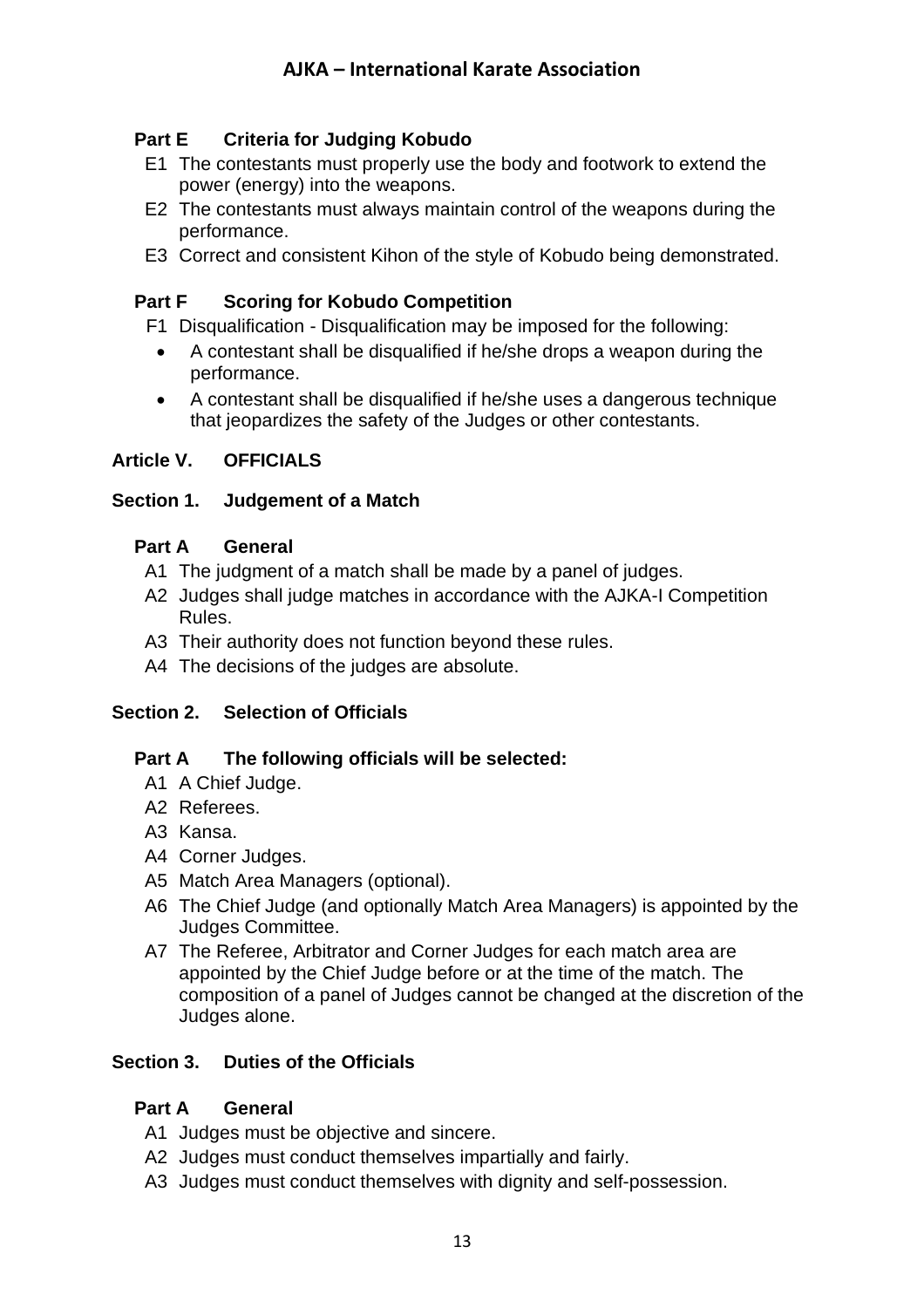- A4 All judges shall bear in mind that propriety, or lack of it, of their attitude and behavior, taken in relation to the conduct of the match and judgments thereon, have a great influence over the interest and success of a match and an important bearing upon the reputation and public esteem of Karate-Do. The attitude and moves of the judges taken during the match must therefore be vigorous, agile, precise and refined.
- A5 The Referee and the Corner Judges must concentrate their full attention on the match, observe each contestant accurately and judge every action of the contestants correctly.
- A6 During the match, the Referee and the Corner Judges must not converse with anyone other than the Arbitrator, the Judges and the contestants.

#### <span id="page-13-0"></span>**Part B Power and Duty of the Chief Referee**

- B1 The Chief Referee has overall responsibility for all matters related to the judgment of a tournament.
- B2 The Chief Referee shall be responsible for overseeing that matches are conducted according to the AJKA-I Competition Rules.

#### <span id="page-13-1"></span>**Part C Power and Duty of the Head Referee**

- C1 The Referee shall have the power:
	- To conduct matches, including starting and stopping.
	- To announce the decision of the Panel of Judges.
	- To explain when necessary the grounds on which decisions are made
	- To announce fouls.
	- To issue warnings (prior to or during a match).
	- To take other disciplinary actions (for example, to dismiss or suspend a contestant from a match).
	- To obtain advice from Corner Judges.
	- To announce victory by majority based on the judgement criteria.
	- To extend the duration of a match.
- C2 Should it be necessary to replace an Arbitrator or a Corner Judge due to an accident during a match, the Referee shall immediately halt the match and request the Chief Referee to select a substitute without loss of time.
- C3 Whenever the Referee has any difficulties in his decisions, he will consult the Chief Referee.

#### <span id="page-13-2"></span>**Part D Power and Duty of the Corner Judges**

D1 The Judges shall have the power:

- To assist the Referee.
- To give their opinion regarding different situations during the match.
- To signal their judgment regarding the conduct and development of matches by means of flags, scores and/or whistle.
- To exercise their right to vote in respect of decisions affecting matches.
- D2 The Judges shall carefully observe the actions of the contestants within their range of vision.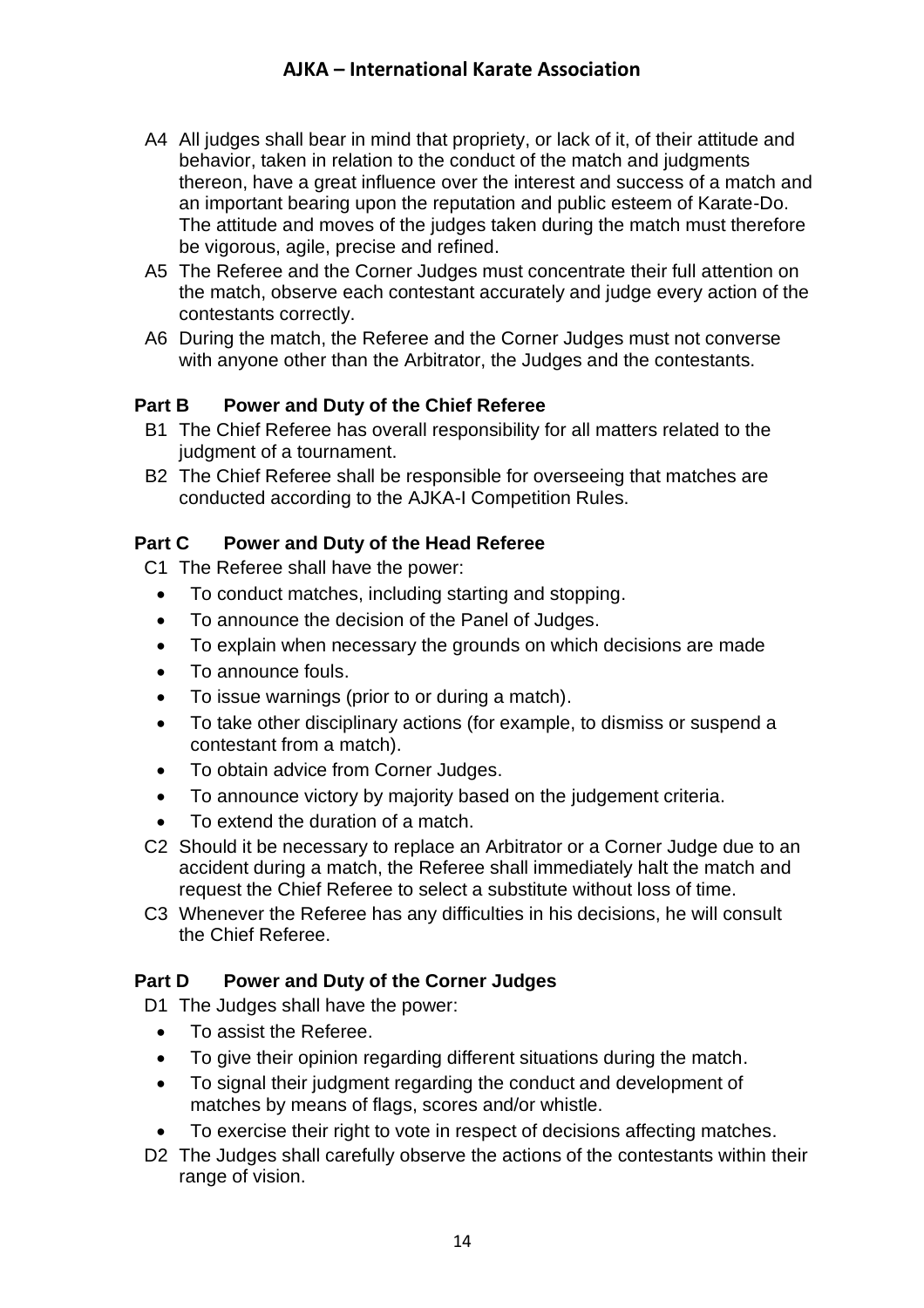- D3 Each Judge shall continuously evaluate the relative excellence of contestants and form his opinion independently.
- D4 In the following cases, they shall at once signal the Referee by means of whistle or flag (kumite/kata), or scores (kata/kobudo) correctly giving their opinion:
	- When Judge notices injury or illness of a contestant before the Referee notices it.
	- In other cases when they deem it necessary to bring something to the attention of the Referee.
- D5 In case of a difference of opinion between the Referee and the Judges on a given matter, the Judge can, with the concurrence of other Corner Judges, oppose the judgment of the Referee.
- D6 When the Referee calls "Hantei", the Corner Judges shall give their opinion in the prescribed manner.

#### <span id="page-14-0"></span>**Part E Power and Duty of the Kansa**

- E1 An Arbitrator shall be appointed for each match to ensure the proper application of these Competition Rules.
- E2 He shall oversee the operation of the match and the decision of the Referee, and when requested by the Referee, he may give his opinion.
- E3 When a decision given by the Referee and/or the Corner Judges is thought to have violated the Competition Rules, the Arbitrator may call for an explanation from the Referee and/or Corner Judges, and in case where he finds the decision is patently opposed to the Competition Rules, he may demand that the Panel of Judges revise its decision.
- E4 The power of the Arbitrator for the supervision of the match shall include supervision, inspection and direction of the timekeeper and the recorder.
- E5 Records kept of the match shall become official records subject to the approval of the Arbitrator.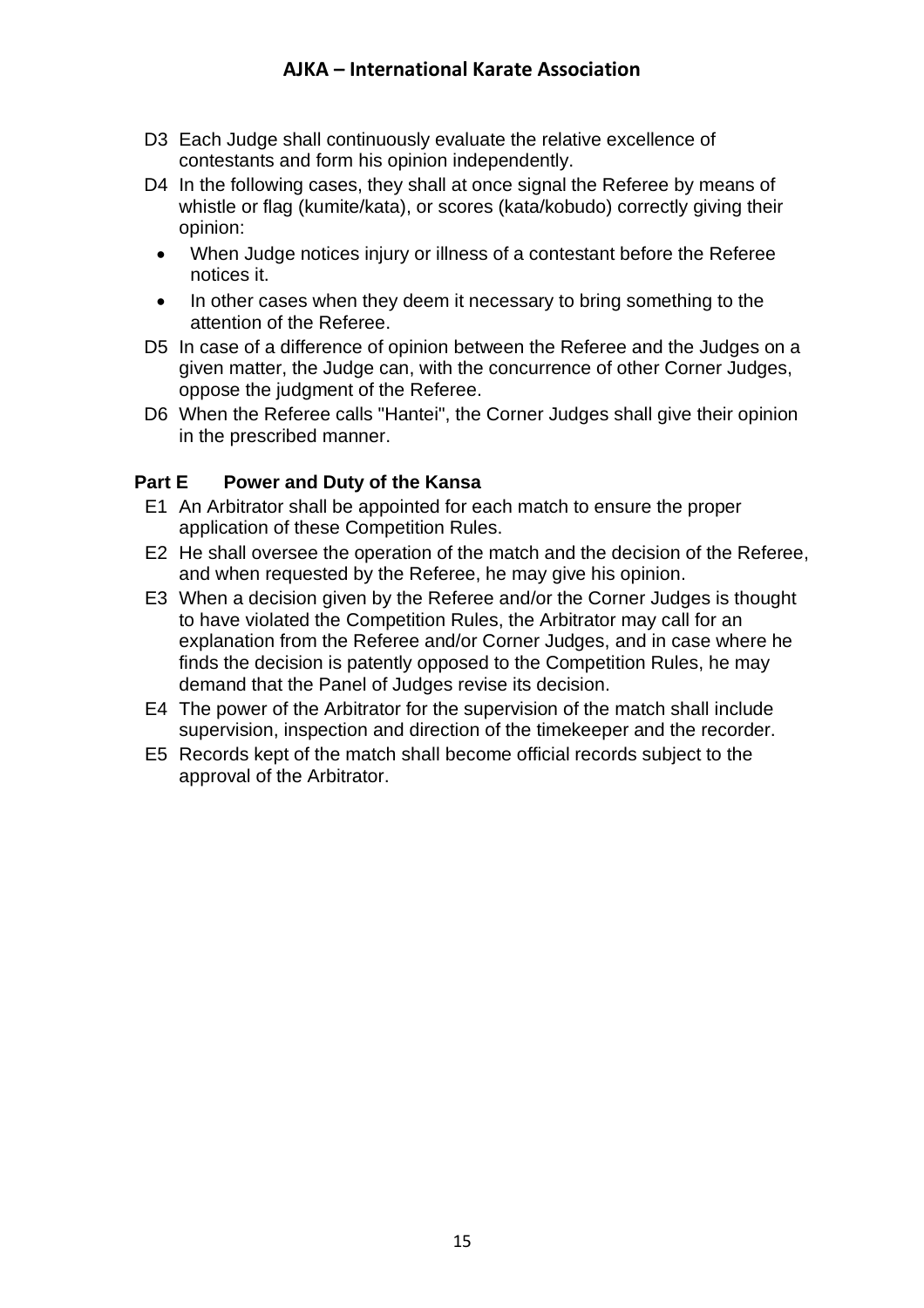## <span id="page-15-0"></span>**Article VI. Appendices**

#### <span id="page-15-1"></span>**Section 1. Terms and Meanings**

| Shobu Ippon/Sanbon Hajime | Start of the Match                      |  |  |
|---------------------------|-----------------------------------------|--|--|
| Yame                      | <b>Stop</b>                             |  |  |
| Tsuzukete Hajime          | Continue (after yame)                   |  |  |
| <b>Tsuzukete</b>          | Continue                                |  |  |
| Atoshibaraku              | 30 seconds Before End of Match          |  |  |
| Soremade                  | <b>End of Match</b>                     |  |  |
| Motonoichi                | <b>Return to Starting Position</b>      |  |  |
| Jogai                     | Out of Bounds                           |  |  |
| Nakae                     | <b>Return to Match Area</b>             |  |  |
| Ippon                     | Full Point (decisive technique)         |  |  |
| Wazari                    | Half Point (effective technique)        |  |  |
| Awasete Ippon             | Together Ippon (2 wazari recognized as  |  |  |
|                           | Ippon)                                  |  |  |
| Aiuchi                    | Same Time (valid score executed at      |  |  |
|                           | same time by both contestants)          |  |  |
| Fukushin Shugo            | <b>Calling Corner Judges</b>            |  |  |
| Hantei                    | Decision                                |  |  |
| Aka/Shiro No Kachi        | <b>Red/White Victory</b>                |  |  |
| <b>Hlkiwake</b>           | Draw                                    |  |  |
| Hansoku Chui              | Warning of Disqualification             |  |  |
| Hansoku                   | <b>Disqualification Due to Foul</b>     |  |  |
| Kiken                     | <b>Renunciation of Match</b>            |  |  |
| Encho Sen                 | <b>Extending Time Period for Match</b>  |  |  |
| Uke Imasu                 | <b>Technique Blocked</b>                |  |  |
| <b>Nukete Imasu</b>       | <b>Technique Missed/Passed</b>          |  |  |
| Haiyai                    | Quicker/Faster                          |  |  |
| Yowai                     | Weak                                    |  |  |
| Ma-ai<br><b>Distance</b>  |                                         |  |  |
| Torimasen                 | Not Acceptable/Nothing                  |  |  |
| Atenai                    | <b>Contact Warning</b>                  |  |  |
| Mubobi                    | Lack of Self-protection                 |  |  |
| Shikaku                   | <b>Disqualification from Tournament</b> |  |  |
| Mienai                    | <b>Nothing Seen</b>                     |  |  |
| Keikoku                   | Official Reprimand                      |  |  |

## <span id="page-15-2"></span>**Section 2. Scoring Chart – Competitor Line Up**

|           | On heat       | In ring | On scoring    | Announce |
|-----------|---------------|---------|---------------|----------|
|           | sheet         |         | sheet         |          |
| Red (aka) | Top           | Right   | Top           | First    |
| White     | <b>Bottom</b> | Left    | <b>Bottom</b> | Second   |
| (shiro)   |               |         |               |          |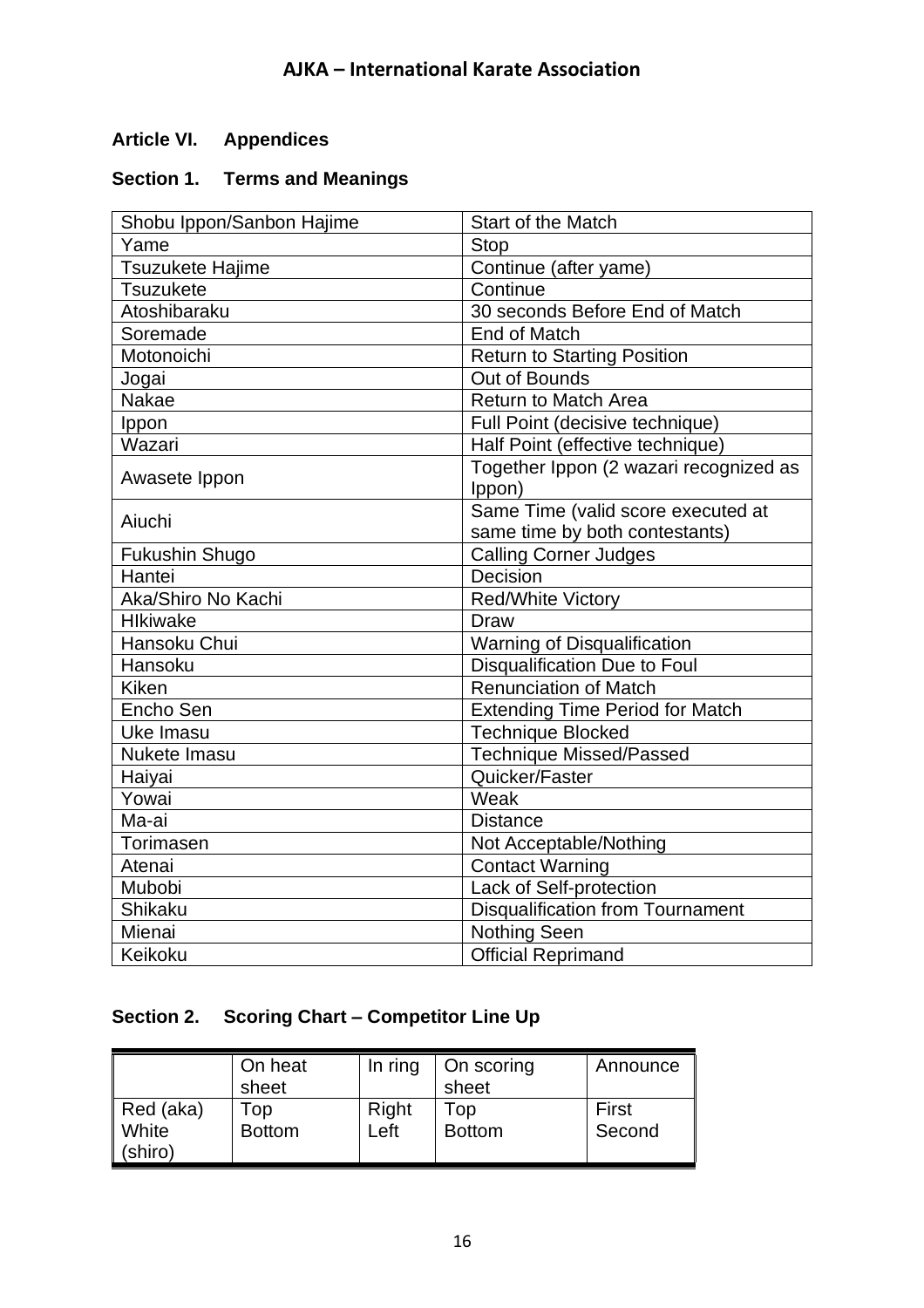|             | Ippon            | Full-point (Kids divisions: 3 full points – ippon only)           |                          |  |
|-------------|------------------|-------------------------------------------------------------------|--------------------------|--|
| $\bigcirc$  | Wazari           | 1/2 point (Senior Black Belt Finals - Sanbon with Half-<br>Point) |                          |  |
| $M_{1,2,3}$ | Mubobi           | Own safety warning                                                |                          |  |
| J           | Jogai            | Out-of-bounds - 1                                                 | $3 - Loss$ of match      |  |
| <b>JC</b>   | Jogai Chui       | Out-of-bounds - 2                                                 | No points                |  |
| JH          | Jogai<br>Hansoku | Out-of-bounds - 3                                                 | No points                |  |
| K.          | Keikoku          | Slight foul                                                       | Loss of Match            |  |
| HC.         | Hansoku-<br>chui | Medium foul                                                       | No points                |  |
| н           | Hansoku          | Major foul                                                        | No points                |  |
| W           | Kiken            | Withdrawal                                                        | Loss of match            |  |
| S           | <b>Shikaku</b>   | <b>Disqualification</b>                                           | Loss of match for entire |  |
| $\Lambda$   | Kachi            | Winner                                                            | tournament               |  |
| X.          | Make             | Loser                                                             |                          |  |
| П           | Hikiwake         | Draw                                                              |                          |  |

## <span id="page-16-0"></span>**Section 3. Scoring Chart – Shobu Sanbon**

## <span id="page-16-1"></span>**Section 4. Scoring Chart – Shobu Ippon**

|             | Ippon            | Full-point            |                          |
|-------------|------------------|-----------------------|--------------------------|
| $\circ$     | Wazari           | $\frac{1}{2}$ point   |                          |
| $M_{1,2,3}$ | Mubobi           | Own safety<br>warning | $3 - Loss$ of match      |
| J           | Jogai            | Out-of-bounds - 1     | No points                |
| JC          | Jogai Chui       | Out-of-bounds - 2     | No points                |
| JH          | Jogai<br>Hansoku | Out-of-bounds - 3     | Loss of Match            |
| K.          | Keikoku          | Slight foul           | No points                |
| HC          | Hansoku-<br>chui | Medium foul           | No points                |
| н           | Hansoku          | <b>Bad foul</b>       | Loss of match            |
| W           | Kiken            | Withdrawal            | Loss of match for entire |
| S           | Shikaku          | Disqualification      | tournament               |
| $\Lambda$   | Kachi            | Winner                |                          |
| X.          | Make             | Loser                 |                          |
| П           | <b>Hikiwake</b>  | Draw                  |                          |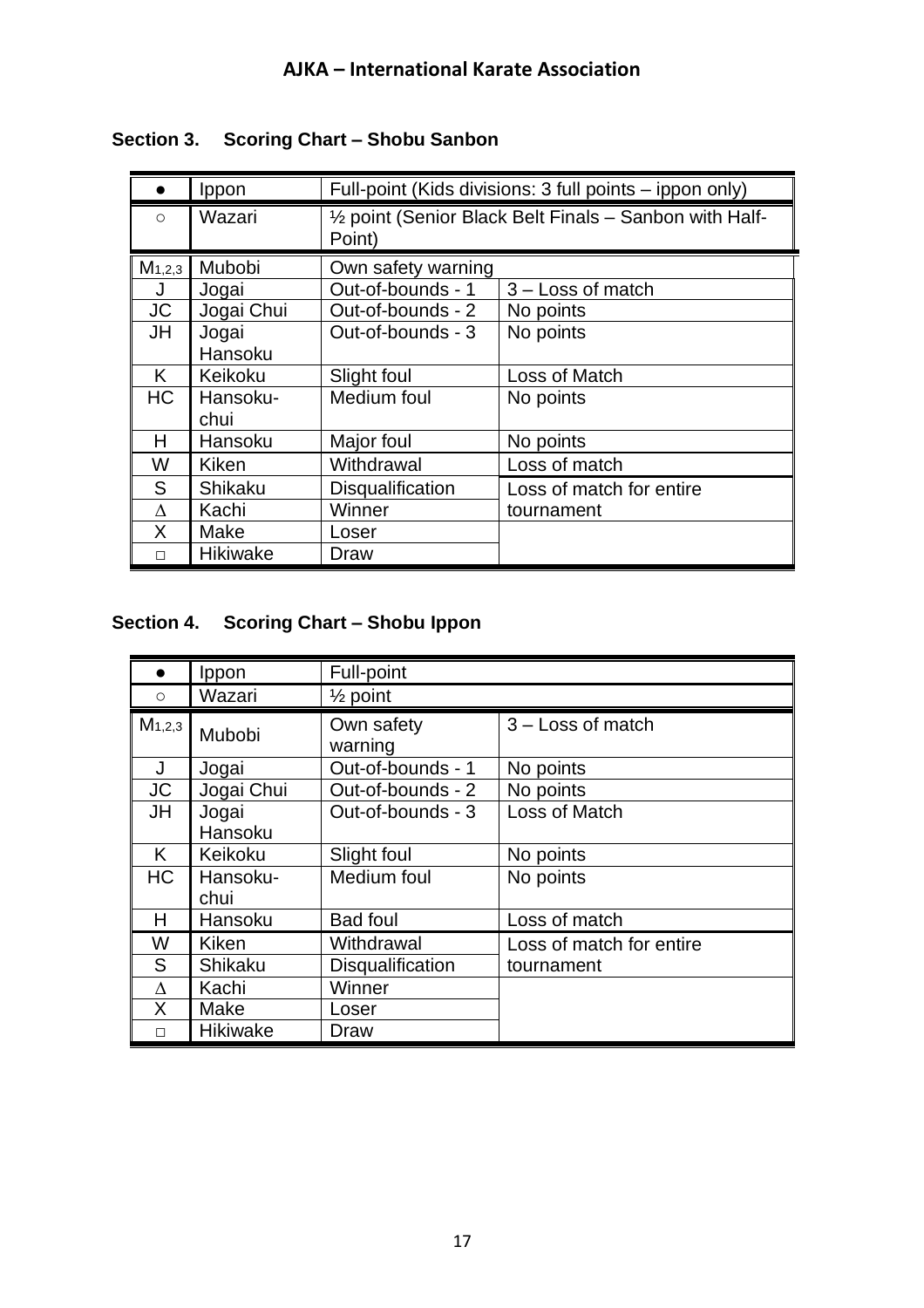

## <span id="page-17-0"></span>**Section 5. Hand Signals Used by Shushin**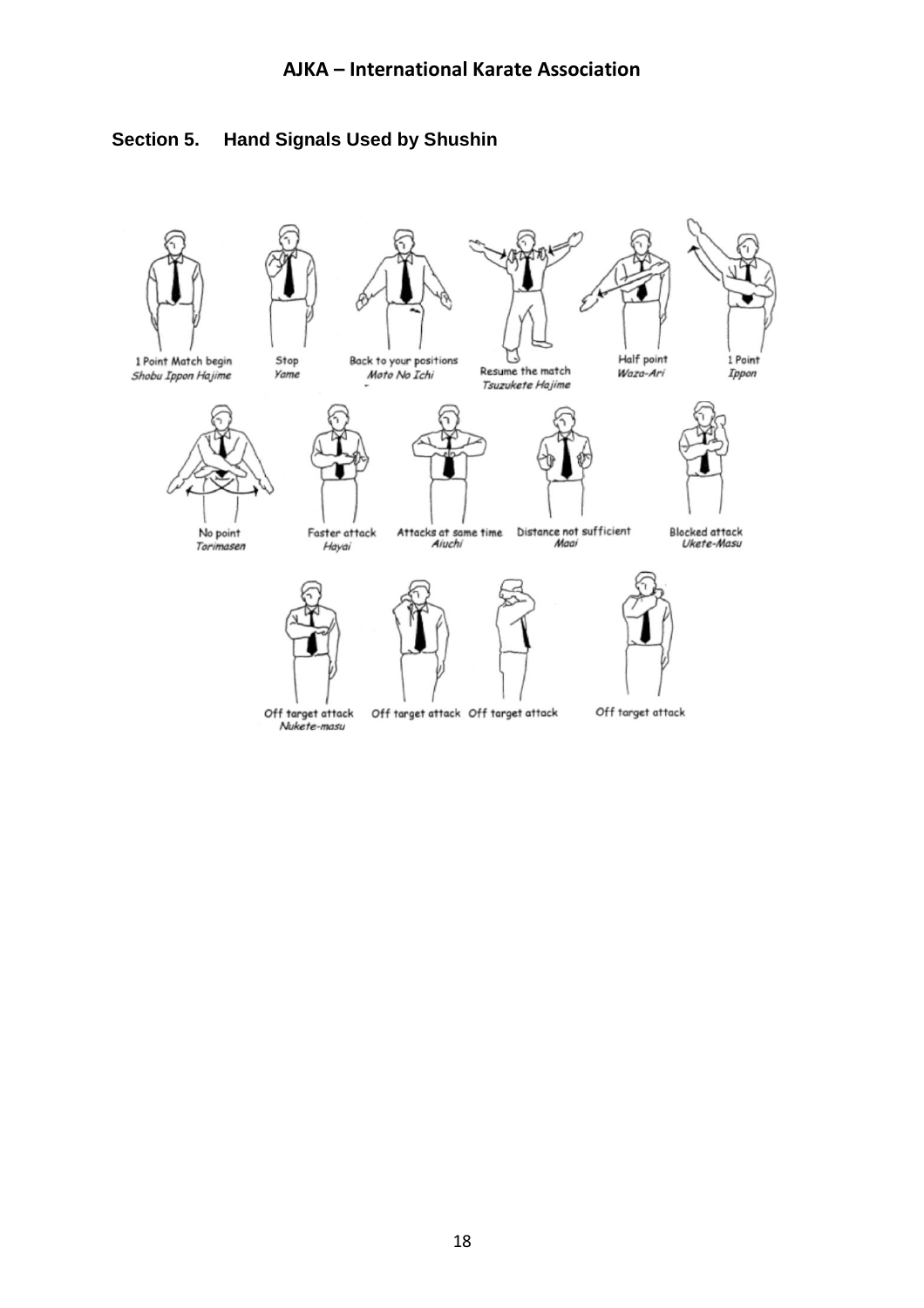## <span id="page-18-0"></span>**Section 6. Flag signals Used by Fukushin**